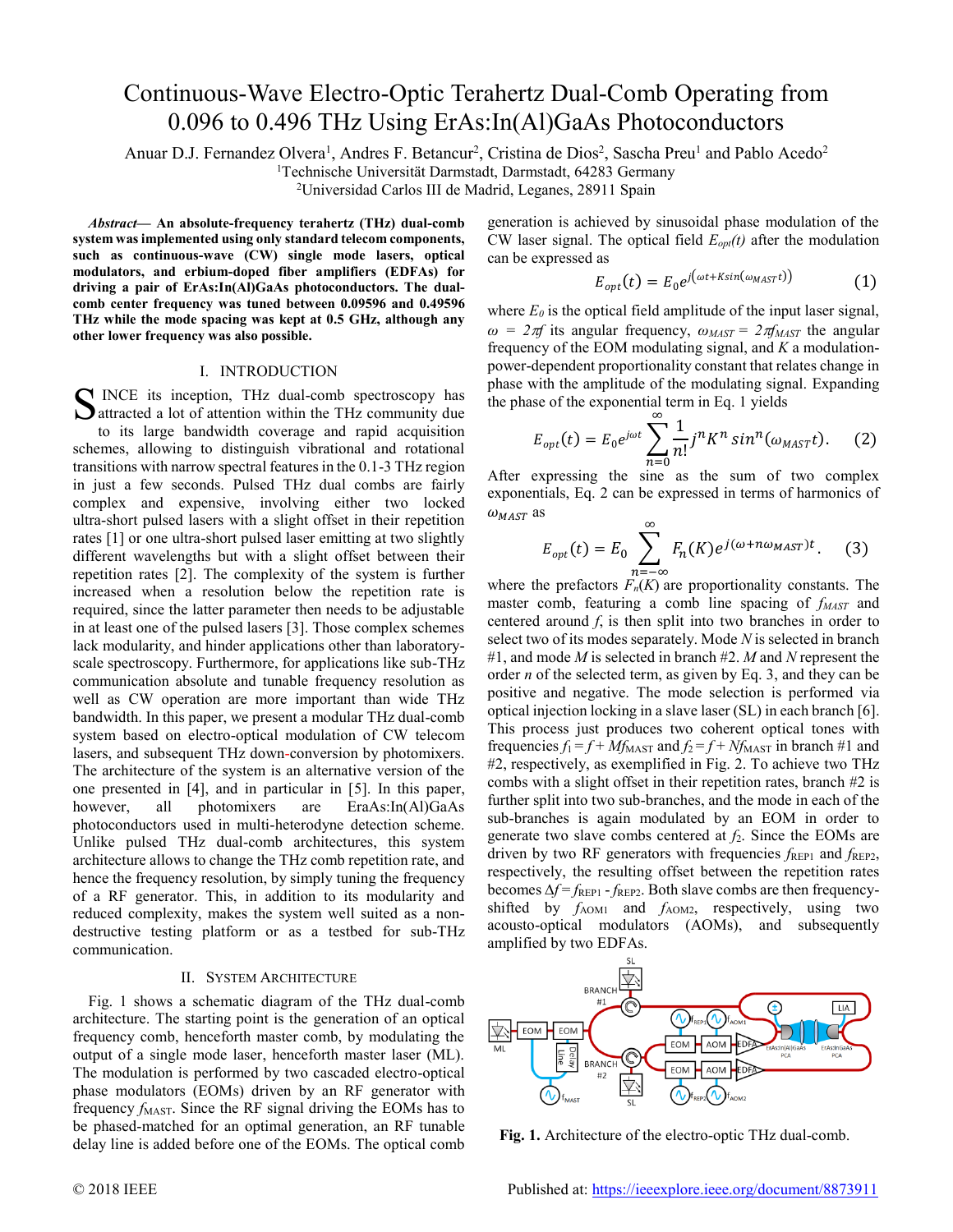The THz comb is finally generated by photomixing the slave comb centered at  $f_2 + f_{AOM1}$  with the mode centered at  $f_1$  from branch #1. The THz comb generated in the ErAs:In(Al)GaAs photoconductor is radiated to free space by its antenna. The emitted THz comb is received by the antenna of the receiving ErAs:InGaAs photoconductor, where the slave comb centered at  $f_2 + f_{AOM2}$  is photomixed with the mode centered at  $f_1$  from branch #1. This produces a THz modulation of the photoconductor conductance, resulting in the mixing of the two THz combs, and ultimately in the down conversion of the emitted comb to a comb centered at the intermediate frequency (IF) determined by the difference between the frequency shifts imprinted by the two AOMs,  $f_{IF} = |f_{AOM1} - f_{AOM2}|$ . A transimpedance amplifier (TIA) then amplifies the downconverted comb with a  $10^6$  V/A gain. Finally, a lock-in amplifier (LIA) with spectrum analysis capability acquires the down-converted comb, whose mode spacing is ∆*f*.



**Fig. 2.** Exemplary master comb generated by electro-optical modulation of the master laser output signal. The two modes, selected via optical injection locking, have a difference of 420 GHz for this exemplary case.

#### III. THZ PHOTOMIXERS

The photomixers used in this architecture are ErAs:In(Al)GaAs photoconductors, composed of a 10 μm x 10 μm area of ultra-fast photoconductive material covered by a finger-like electrode structure attached to a logarithmicperiodic antenna. The THz radiation emitted or received by the log-periodic antenna is further collected and focused by a 10-mm diameter silicon lens attached to photoconductor substrate. Examples of the electrode and antenna structure, the silicon lens, and the whole package used to interface them with the optical comb system are shown in Fig. 3 (a)-(d).

The photoconductive material used in the emitter is specifically engineered to withstand the high biasing  $(\sim 9 \text{ V at})$ CW excitation for a 2  $\mu$ m gap) and relatively high currents (≳200 µA) required for medium power terahertz emission, while keeping the short carrier life-time  $(2.1 \pm 0.4 \text{ ps})$  required for a wide-bandwidth THz operation. This is achieved by means of a 90-period ErAs:In(Al)GaAs superlattice [7], where each period consists of 15 nm of i-InGaAs, 1.5 nm of p-doped InAlAs, 0.8 monolayers of delta-p-doped ErAs and 1.5 nm of p-doped InAlAs.

The photoconductive material used in the receiver is designed to exhibit a shorter carrier life-time than the one exhibited by the material in the emitter. It consists of a 100period ErAs:InGaAs superlattice where each period consists of 10 nm of i-InGaAs and 0.8 monolayers of delta-p-doped ErAs. The resulting photoconductive material exhibits a carrier lifetime of  $500 \pm 50$  fs. THz photoconductive receivers made from the same photoconductive material and using the same antenna and electrode structure feature NEPs as low as 1.8 fW/Hz at 188 GHz [8].



**Fig. 3.** ErAs:In(Al)GaAs photomixers used in the dual THz comb architecture. A microscope image of the log-periodic antenna is shown in (a), the silicon lens attached to the antenna together with its metallic holder is shown in (b), and the complete packaged photomixer is shown in (c) and (d).

### IV. EXPERIMENTAL RESULTS

The THz dual-comb system was tested for several center frequencies within the 95.96 - 496.96 GHz range. For such tests,  $f_{\text{MAST}}$  was set to 16 GHz,  $f_{\text{REP1}}$  to 0.5 GHz and  $f_{\text{REP2}}$  to 0.5  $GHz + 50$  Hz. This resulted in a master comb mode spacing of 16 GHz, a THz comb spacing of 0.5 GHz, and down-converted comb mode spacing of 50 Hz. Meanwhile,  $f_{AOM1}$  and  $f_{AOM2}$  were set to 40 MHz and 40.275 MHz, respectively. This resulted in an IF of 275.5 kHz. The bias applied to the emitting photomixer was set to 5 V, while the optical power of the input combs was set to  $30 \pm 1$  mW for both the emitter and the receiver. This resulted in a DC photocurrent of 80 µA for the emitter.

Fig. 4 shows the results for the highest center frequency tested, i.e.  $f_{\text{THz}} = f_1 - f_2 - f_{\text{AOM1}} = 495.96 \text{ GHz}$ . To generate this center frequency, the difference between the mode numbers of the master comb selected in each of the branches was set to  $M - N = 16$ . The number of modes in the THz comb was then varied by changing the power of the RF signal driving the EOMs used for slave comb generation.

Increasing the RF power resulted in an increased number of modes given that the change in phase induced by the EOMs is directly proportional to the amplitude of modulating signal, as shown by Eqs. 1-3. Since the optical power was kept constant, the power of the individual modes decreases. The RF powers used for the three measurements shown in Fig. 4 were (a) 0 W (no modulation), (b) 1.2 W, and (c) 5 W. Each spectrum was acquired in 1.138 s using the spectrum analysis functionality of the LIA. In order to improve the noise performance, the spectra were averaged over 10 measurements. This results in a total acquisition time of 11.38 seconds. A maximum span of 15 modes with a peak THz dynamic range of 24 dB was achieved. This corresponds to an 8-GHz wide THz comb, covering from 491.96 GHz to 499.96 GHz.

The linewidth of the THz comb is on the Hz level as shown in [6], although one might anticipate a MHz linewidth due to the ordinary, unstabilized master laser used. Indeed, the master laser linewidth is about 1 MHz. However, the combs are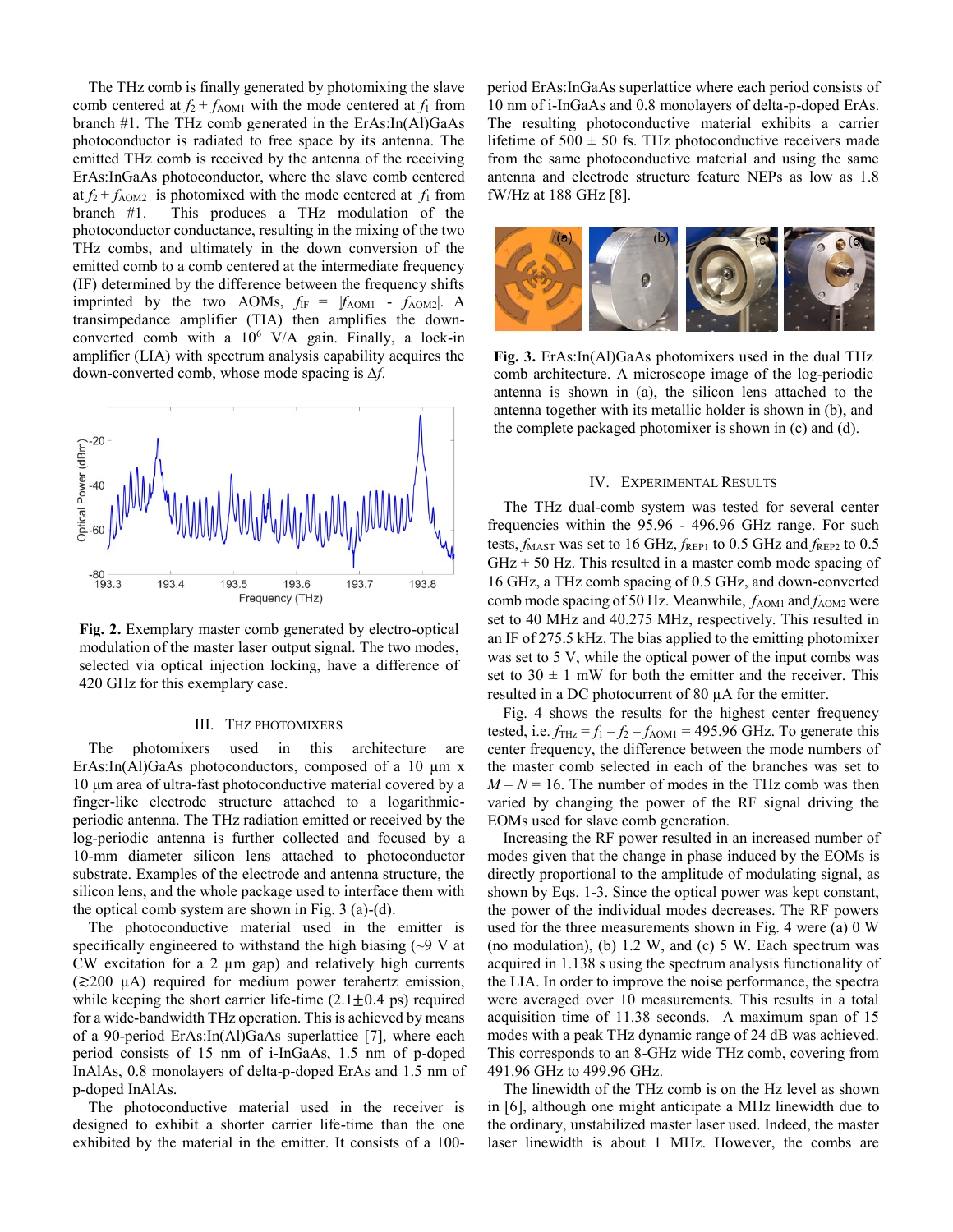generated by the RF modulation of the EOMs using high purity signal that is on Hz-level. Any frequency or phase change of the master laser is thus transferred synchronously to all comb lines, i.e. the lines "shake" synchronously. For THz generation, two of these comb lines are mixed, hence, any frequency offset caused by the finite linewidth of the master laser cancels out. What remains is the linewidth and stability of the RF generators driving the EOMs. The setup shown in this paper does not allow to measure the linewidth directly as all optical signals are mutually coherent. A direct proof of the linewidth of a sub-THz signal generated in the same way is shown in [6].



**Fig. 4.** Captured spectrum showing the direct mapping between the THz domain and the IF domain when *fTHz* was set to 496 GHz. The RF power applied at the slave-generating EOMs in each case was:  $0 \text{ W (a)}$ ,  $1.2 \text{ W (b)}$  and  $5 \text{ W (c)}$ .

## V. CONCLUSIONS AND OUTLOOK

A continuously tunable THz dual-comb with selectable comb spacing and Hz-level linewidth was presented. The maximum demonstrated tunabilty range of the comb center frequency was 495.96 GHz. The maximum dynamic range achieved for an individual THz mode was 47 dB, while the widest generated THz comb spanned 15 modes in 0.5 GHz steps, covering a total spectral width of 8 GHz. Both figures of merit were achieved with an acquisition time of 11.38 s.

The upper limit center frequency can be extended by

incorporating non-linear fibers and gain switching in the master laser. In conjuction with the electro-optical modulation approach presented here, such techniques can produce optical frequency combs spanning 1 THz [9].

The dynamic range and/or acquisition time can be improved by using transmitting photomixers with a higher THz output powers, such as p-i-n diode based photomixers [10].

The span of the THz comb can be significantly increased by using higher RF frequencies with the appropiate amount of power to drive the slave combs. Hence, we anticipate that with the inclusion of two wideband amplifers within the sytem, the THz dual comb can easily reach a span of around 100 GHz with a tunable center frequency in the range of 50 GHz - 1 THz.

### **REFERENCES**

[1]. T. Yasui, *et al*, "Terahertz frequency comb by multifrequency heterodyning photoconductive detection for high-accuracy, high-resolution terahertz spectroscopy" *Applied Physics Letters,* vol. 88, no. 24 pp. 241104-1-3, June 2006.

[2]. G. Hu, *et al*, "Dual THz comb spectroscopy with a single free-running fibre laser," *Scientific Reports,* vol. 8, pp. 11155, Jul., 2018.

[3]. Y.D. Hsieh, *et al*, "Spectrally interleaved, comb-mode-resolved spectroscopy using swept dual THz combs." *Scientific Reports,* vol. 4, pp. 3816, Jan. 2014.

[4]. B. Jerez, *et al*, "Electro-optic THz dual-comb architecture for high resolution, absolute spectroscopy", *Optics Letters*, vol. 44, no. 2, pp. 415-418, 2109.

[5]. B. Jerez, *et al*, "Multi-octave spanning, absolute frequency, high resolution THz dual-comb spectrometer based on Electro-Optic Modulators: First spectroscopic measurements". In Light, Energy and the Environment 2018 (E2, FTS, HISE, SOLAR, SSL), 2108, pp. JW4A.2.

[6]. A.R. Criado, *et al*, "Continuous-wave sub-THz photonic generation with ultra-narrow linewidth, ultra-high resolution, full frequency range coverage and high long-term frequency stability," *IEEE Transactions on Terahertz Science and Technology,* vol. 3, no. 4, pp. 461-471, Jul. 2013.

[7]. A.D.J. Fernandez Olvera, *et al*, "Continuous-wave 1550 nm operated terahertz system using ErAs:In(Al)GaAs photo-conductors with 52 dB dynamic range at 1 THz," *Optics Express,* vol. 25, no. 23 pp. 29492-29500, Nov. 2017. [8]. A.D.J. Fernandez Olvera, *et al*, "International System of Units (SI) traceable noise equivalent power and responsivity characterization of continuous wave ErAs:InGaAs photoconductive terahertz detectors," *Photonics,* vol. 6, no. 1, pp. 15, Feb. 2019.

[9]. E. Prior, *et al*, "1 THz span optical frequency comb using VCSELs and off the Shelf expansion techniques," in The 2016 Conference on Lasers and Electro-Optics/Europe (CLEO)*,* 2016, pp. SF2O.3.

[10]. S. Nellen, *et al*, "Continuous wave terahertz generation from photodiodebased emitters with up to 200  $\mu$ W Terahertz power," in The 43<sup>rd</sup> International Conference on Infrared, Millimeter, and THz waves (IRMMW-THz)*,* 2018.

#### ACKNOWLEDGMENTS

Research funded by the European Union Marie Curie Skłodowska Actions through the Innovative Training Network (ITN) with project number 675683 (CELTA), by the European Starting Grant (ERC) with project number 713780 (Pho-T-Lyze) and by the Deustsche Forschungsgemeintschaft (DFG) project with number PR1413/3-1.

© 2018 IEEE. Personal use of this material is permitted. Permission from IEEE must be obtained for all other uses, in any current or future media, including reprinting/republishing this material for advertising or promotional purposes, creating new collective works, for resale or redistribution to servers or lists, or reuse of any copyrighted component of this work in other works.